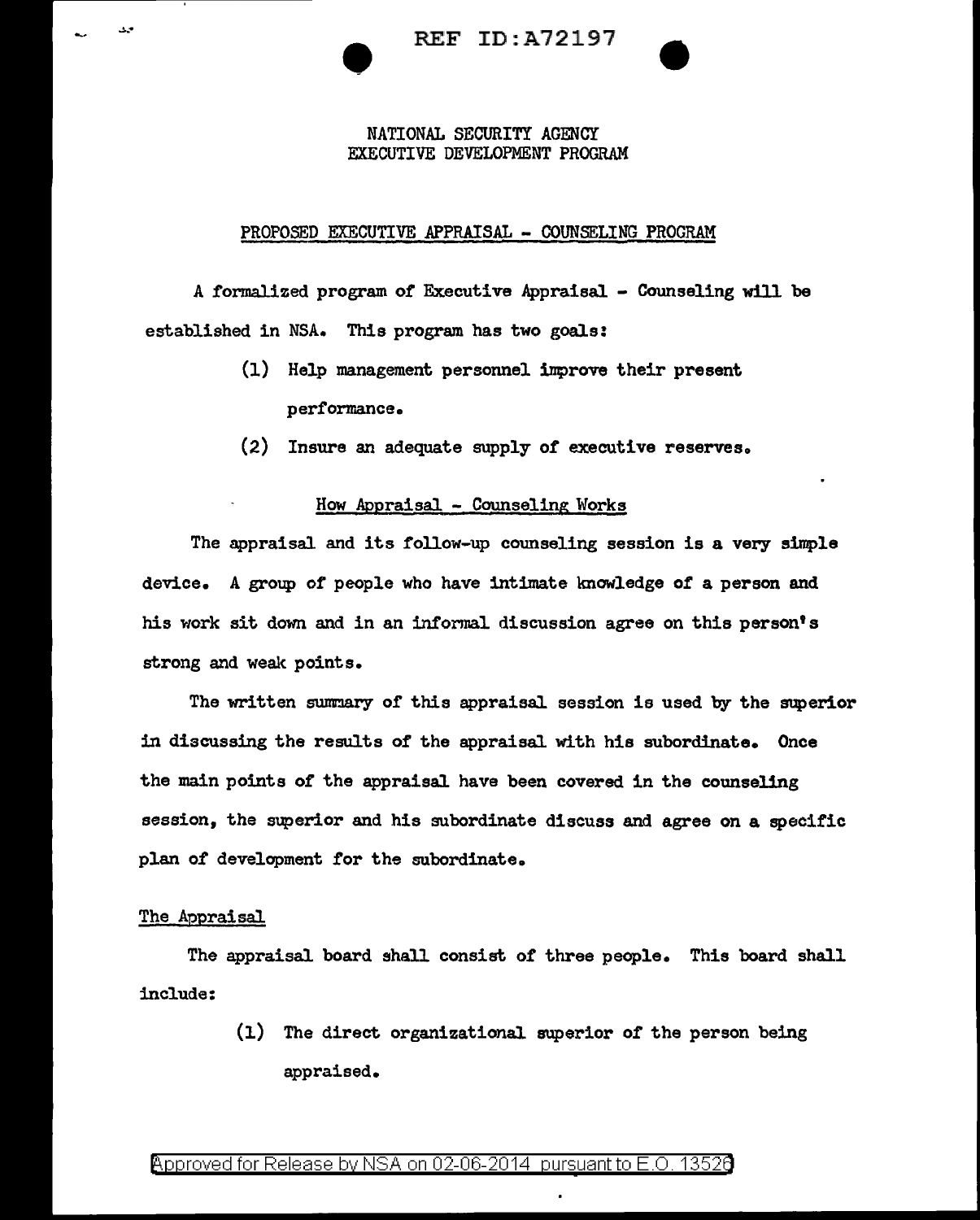# ---------------- - ---- REF ID:A72197

- (2) A person selected by the individual being appraised.
- $(3)$  A third person selected by the superior.
- $(4)$  Both military and civilian members.

All members of the appraisal board should lmow the person being appraised and be familiar with his work. All should be on a management level higher than the person being appraised. Generally, all of the appraisers should be on the same management level.

The immedicte superior of the man being appraised should act as the conference leader. One other member of the appraisal board will be appointed to act as recorder.

The recorder will be responsible for summarizing the ratings and statements made during the appraisal. He will note all points which get unanimous agreement. After the session, he will prepare his summary of the discussion using pages 2, 3, and  $\mu$  on the attached Appraisal-Counseling Form. He will circulate two copies to the panel members.

All members of the appraisal panel will be given the opportunity to read the appraisal summary in its final form and sign only if they agree with its contents. Both copies of the signed forms are then returned to the immediate supervisor *of* the person appraised.

## The Counseling

The counseling session is the discussion of the results of the appraisal between the superior and the person appraised.

Once the appraisal has been discussed, the subordinate and his superior work out a development program on which they can both agree. From this point individual development may begin.

- 2 -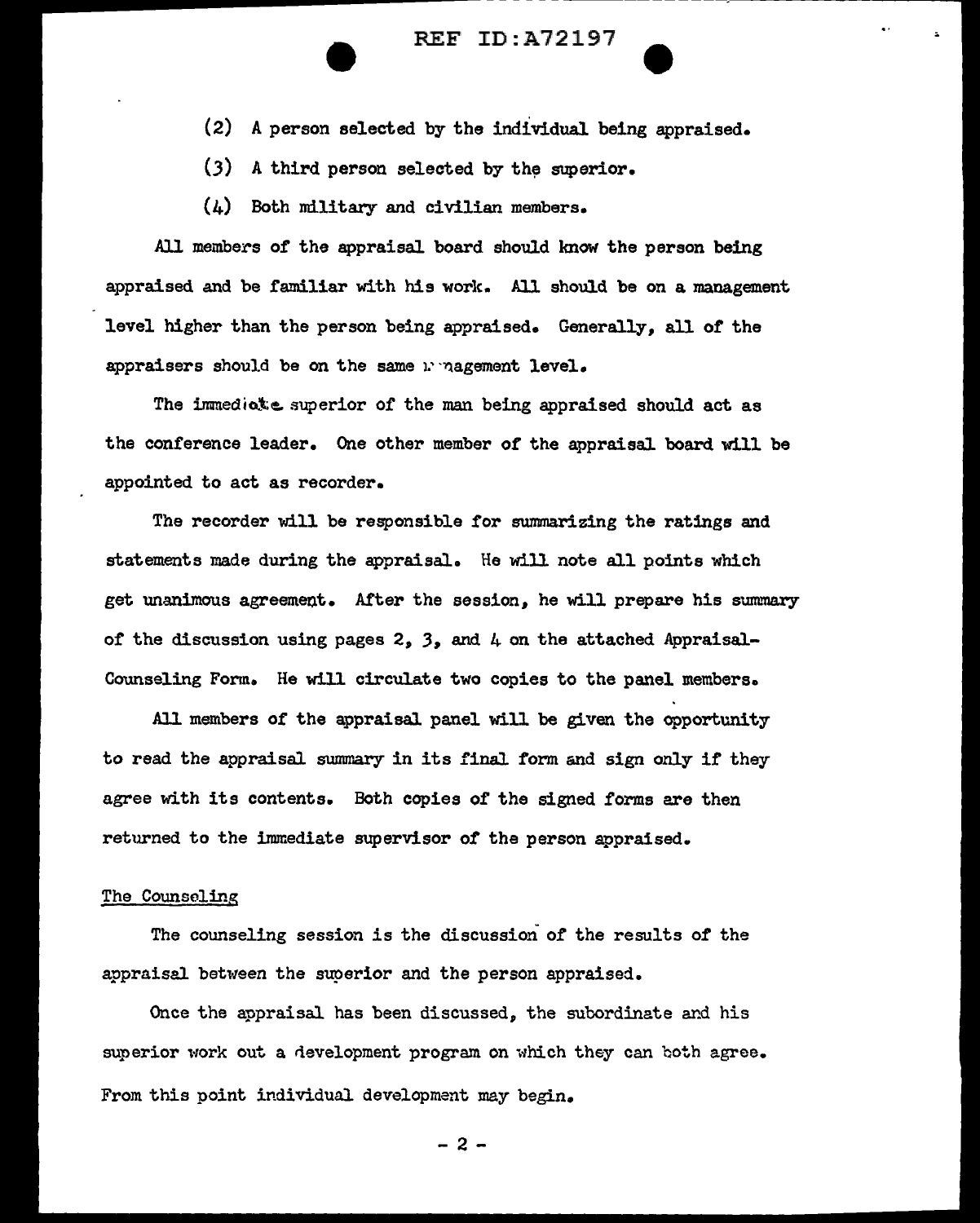REF ID:A72197

At the completion of the counseling session, the superior fills out the Departmental Action section of the Appraisal-Counseling Form. This is his evaluation of the individual's current status as to promotability, a review of the counseling session, and the 'development program agreed upon.

The immediate superior conpletes pages *5* and 6 on both copies of the Appraisal-Counseling Form. One copy of the entire form remains in the superior's possession, and the other copy is sent to the Recorder of the Executive Development Board far its confidential. files. This copy will be used in making necessary administrative arrangements t'or putting the development plan into action.

## Getting the Program Started

The first round of appraisal will begin on a pilot project basis in areas where the Office or Division Chief is willing to inaugurate the program.

The pilot projects will be conducted vertically; that is within the division or office and not by selecting a certain level of executives across office or division lines.

The Office or Division Chief sponsoring a pilot appraisal program will determine how far down into his organization he wishes the appraisal to extend. This should usually be at least one level below those presently holding executive positions.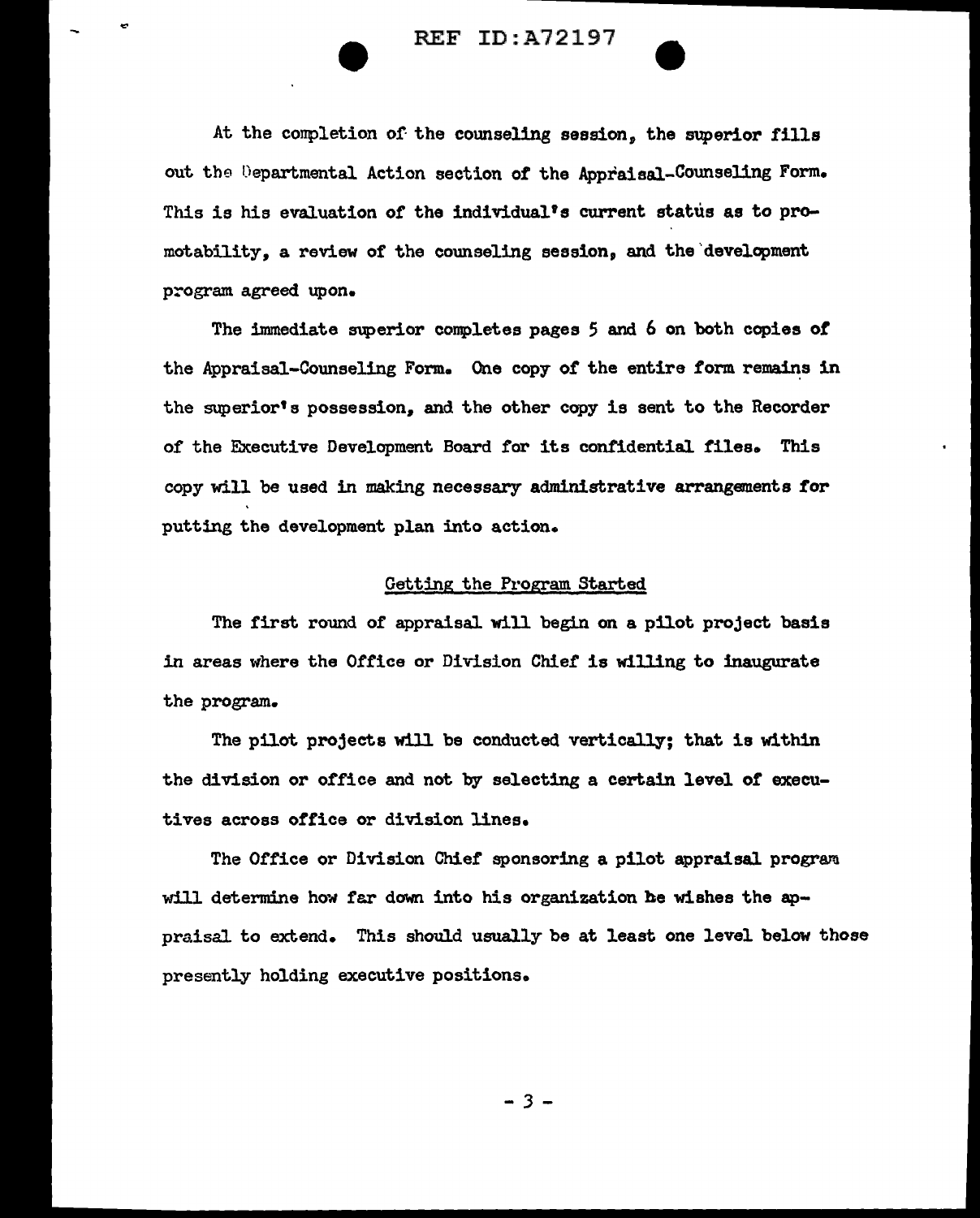

# How Appraisal Might Work in the Training Division

Organization Chart



Section heads in Branch I will be appraised by a board consisting ; of the chief of Branch *I,* a person the section head selects who is on the branch head's level (not necessarily in the Training Division), and one other, selected by the branch chief, who is on his management level and knows the section head's work. Here again, this person may be from the Training Division or from another office or staff division.

When the section appraisals are completed, the branch chiefs will be appraised. The appraisal board in this case might consist of the division chief and/or his deputy, one person on the division chief or deputy chief level selected by the branch chief, and one other person selected by the division chief.

These appraisals and the follow-up counseling sessions would result in individual development programs for fifteen section and branch heads in the Training Division.

4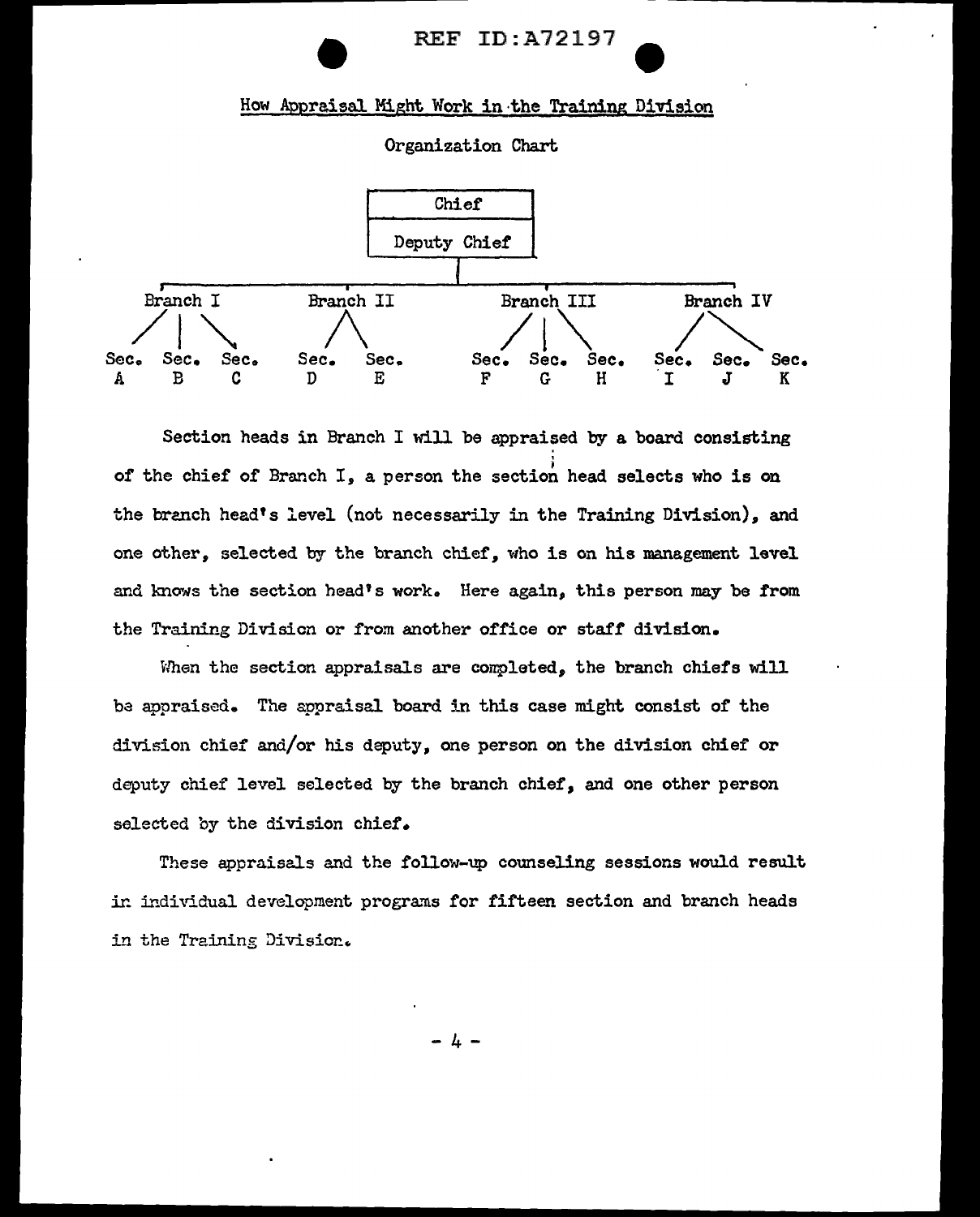# $REF ID: A72197$

## USING THE APPRAISAL - COUNSELING FORM

# Appraisal Summary

The appraisal board rates the individual on six personal gharacteristics, discusses his performance and methods, and suggests a program *:•*  of development for him.

The first page and one-half of the form is a rating scale on the following personal characteristics: Adaptability, Delegating Responsibility and Authority, Responsibility, Vision, Initiative, and Judgment.

The evaluation of Performance covers two main areas -- Results and Methods.

The "Results" section of the appraisal asks the appraisers to consider how well the individual acconpJishes his assigned responsibilities. The appraisal board members ask themselves these questions:

> How completely are his assigned duties carried out? How are his assignments carried out in respect to time? Are his accomplishments free of frequent or costly errors? To what extent is quality maintained under all conditions? How conscientious is he with regard to cost and expense reduction?

 $\mathbb{Z}^2$ 

The "Methods" part of the appraisal concerns "how" the individual gets things done.

How effectively does he organize his personnel to discharge their duties? ll'IW does he anticipate and prepare tor changing conditions? How does he seek to improve his methods and procedures of operation? How does he get along with associates in his and other areas? How well does he provide for free communication between himself and others? To what degree does he develop initiative in others? How does he delegate his responsibilities? . What is his ability in recognizing and developing others?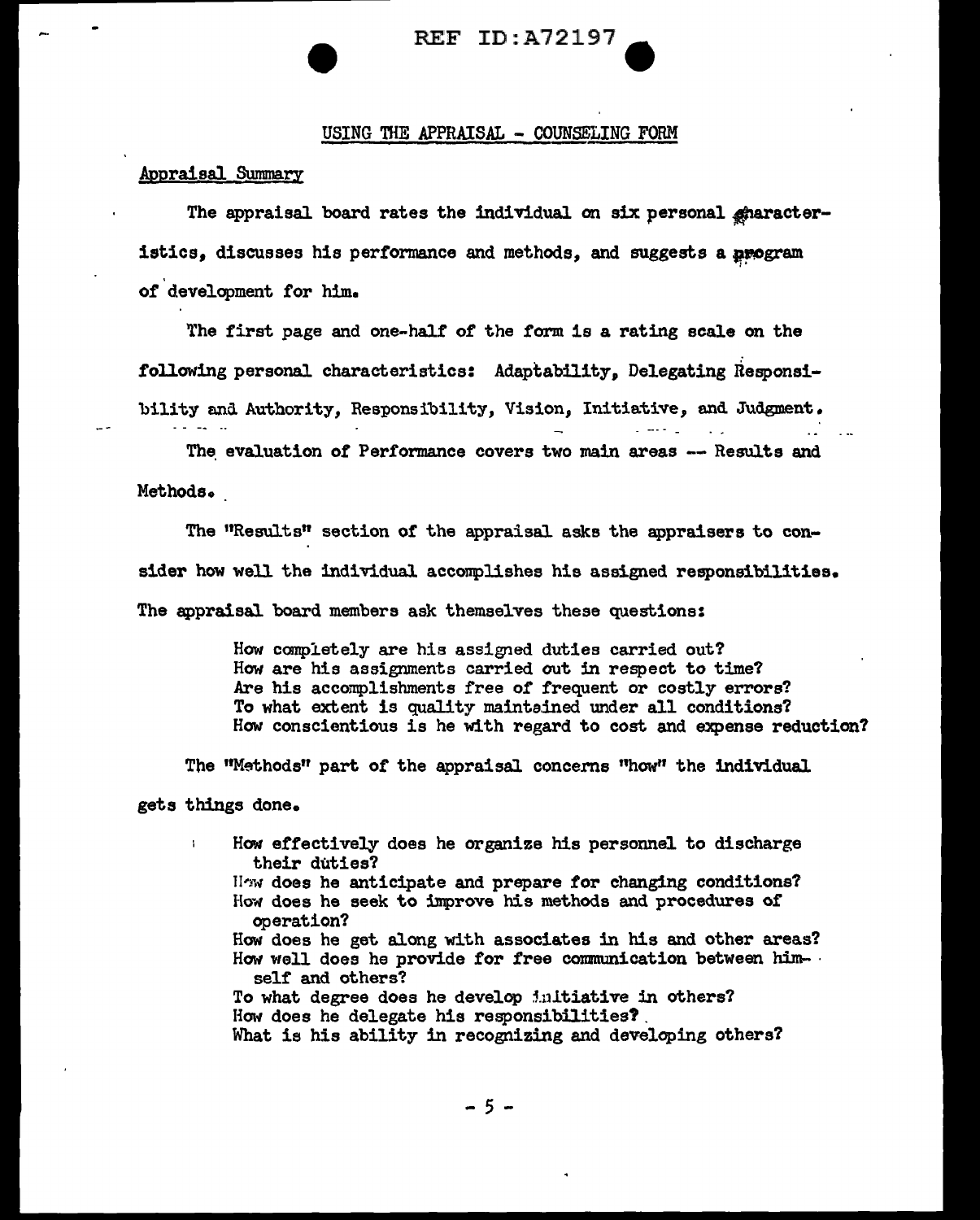

The final part of the appraisal is the board's recommended action

for the individual's improvement. This training program may include any

#### of the following:

Agency Croup Development

Management Conference Executive Seminars Tours Public Speaking Course Reading Inprovement

On-the-Job Activities

Coaching by Superior Observer Assignments at Conferences Leading Supervisor Development Meetings

Broadened Agency Experience

Job Rotation Multiple Management Boards Special Conmdttee or Staff Assignments Understudy or Assistant-To Positions Training Assignments Participation in Policy Development

Outside Educational Programs

University Management and Executive Development Program College Training Program Correspondence Courses

Professional Activities

Membership and Participation in Professional. Societies Attendance and Participation in Outside Conferences, Conventions, and Workshops Reading Program

## Departmental Action

This section is to be filled out by the appraisee's inmediate superior after the counseling session.